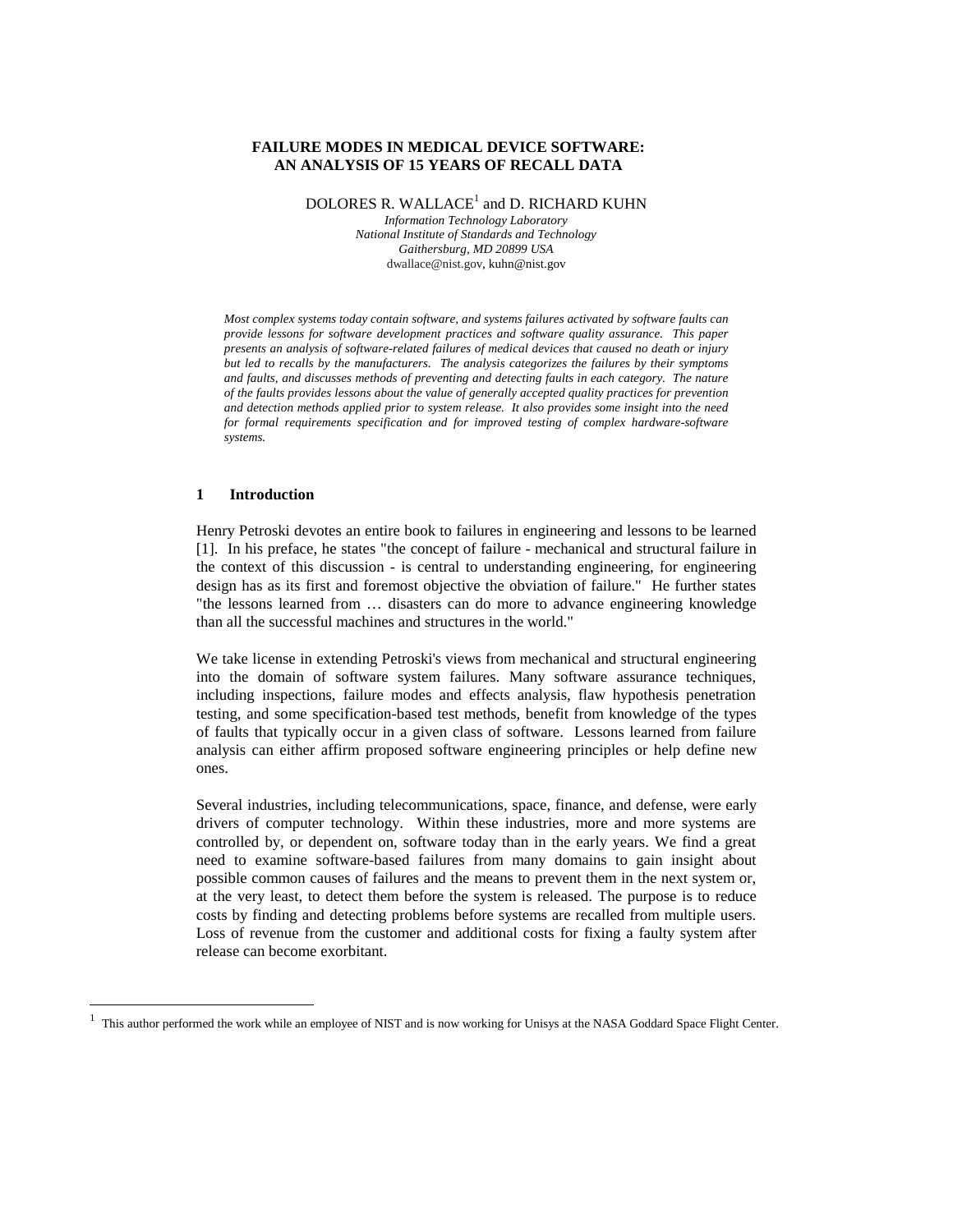software problems. We have previously examined failures of the public switched Systems in all industries can fail for many reasons, including acts of nature, hardware failures, human error, vandalism and software. While the distribution of failures due to specific causes may differ by industry, most experience failures attributable to these causes at some time or another. Our long-term objective is to study failure data from several industries individually and then in the aggregate, to identify the relationships to telephone network. [2].

 We focus our current study on medical devices that have been voluntarily recalled by the application domains. Like most industries, the health care industry depends on computer manufacturers due to computer software problems. Any findings may well apply to other technology to perform many of its functions, ranging from financial management and patient information to patient treatment. The use of software in some kinds of medical devices has become widespread only in the last two decades or so. Their developers had limited software experience and had to develop the expertise for avoiding preventable problems<sup>2</sup> The Federal Food Drug & Cosmetic Act defines a medical device as:

"an instrument, apparatus, implement, machine, contrivance, implant, in vitro, reagent, or other similar or related article, including a component part, or accessory which is:

• recognized in the official Formulary, or the United States Pharmacopoeia, or any supplement to them,

 • intended to affect the structure or any function of the body of man or other through chemical action within or on the body of man or other animals and intended for use in the diagnosis of disease or other conditions, or in the cure, mitigation, treatment, or prevention of disease, in man, or other animals, or animals, and which does not achieve any of its primary intended purposes which is not dependent upon being metabolized for the achievement of any of its primary intended purposes."

 manufacturers either in final testing, installation, or actual use from 1983 to 1997. It is The problems cited in this study were found in medical devices recalled by their important to note that there were no deaths or serious injuries caused by these failures, nor was there sufficient information to guess at potential consequences had the systems remained in service.

 Using the Food and Drug Administration (FDA) database of medical device failures, we faults that may have caused the problems, provided some generic guidance, and assessed characterization of the system failure data, while Section 3 provides an analysis of the have examined the symptoms that indicated there were problems, identified the software what could have been done to prevent or detect the classes of faults. Section 2 contains a software faults. Section 4 contains a synopsis of the lessons learned with Section 5 providing conclusions about this study and recommendations for additional work.

 $\overline{a}$ 

<sup>&</sup>lt;sup>2</sup> From the lecture by Lynn Elliott, "When Safe Patients Means Dependable Software," in the Lecture Series on High Integrity Systems, U.S. National Institute Standards and Technology, October 1995.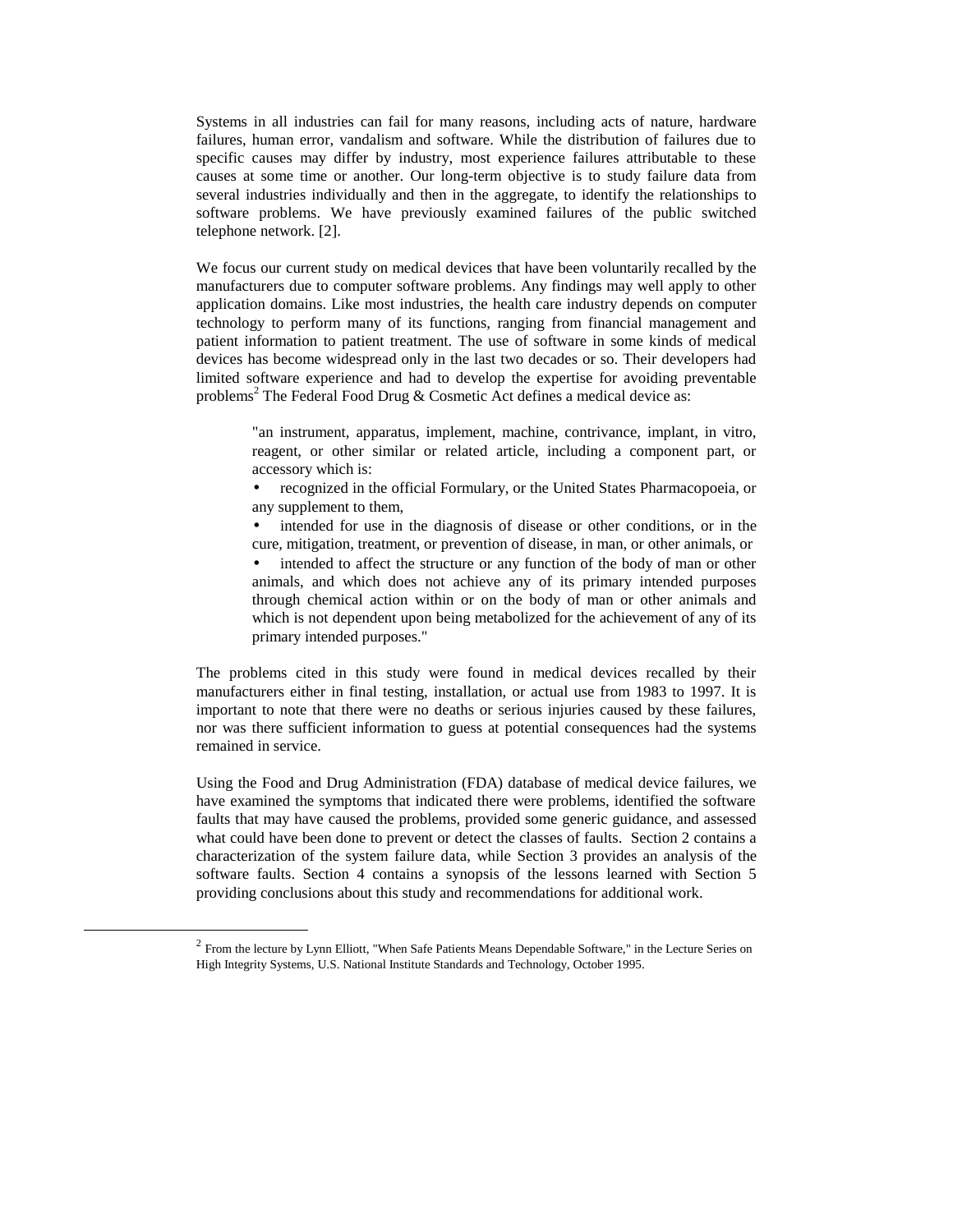### **2 Characterization of the Data**

 A medical device may be as simple as a tongue depressor, but this paper is concerned only with those containing software. The study includes only those devices in the components may contain computer software, executing functions that produce an output receives from the functions' output. An alarm may sound and / or the device may cease operation. A dosage rate or volume may change. Equipment may move. Measurements of various specimens or human reactions may be taken, and data may be recorded and categories of anesthesiology, cardiology, diagnostics, radiology, general hospital use, and surgery. Examples of these devices are insulin pumps, cardiac monitors, ultrasound imaging systems, chemistry analyzers, pacemakers, electrosurgical devices, and anesthesia gas machines. The following highly simplified description is provided only to enable understanding of the classes selected for observed symptoms of malfunctions. A device is a system providing a service, involving one or more components. Some either to the next function within a component or to another component of the system (e.g., a display device). The system behaves according to the values or messages it associated with a patient's name. The failures have been observed as a response of the physical system and usually not as an obvious software fault.

# *2.1 General features of the recall data*

The FDA recall data consists of the recall number, the product name, a problem description, and a cause description. The code for the recall number yields the year of the recall and the general type of device. To protect the privacy of the manufacturers, we do not publish either the recall number or the product name. Our purpose is to understand the types of software problems and to abstract generic guidance about preventing and detecting the software faults before systems are released. Over time, manufacturers may have improved their software development processes and eliminated many factors contributing to these failures. This study reinforces the need for software quality practices and provides specific guidance on how to prevent and detect faults.

 quite complete, the results are within the same ranges. We base our study on only the 1994, 1995, 1996 have 11%, 10%, and 9% of the software recalls. One possibility for this higher percentage in later years may be the rapid increase of software in medical devices. For the Fiscal Years 1983-1991, there were 2,792 quality problems that resulted in recalls of medical devices, including devices that do not contain software. Of those, 165, or 6%, were related to computer software. While the second group of data from 1992-1997 is not software recalls. The total number of software recalls from 1983-1997 is 383. The years The amount of software in general consumer products is doubling every two to three years [3].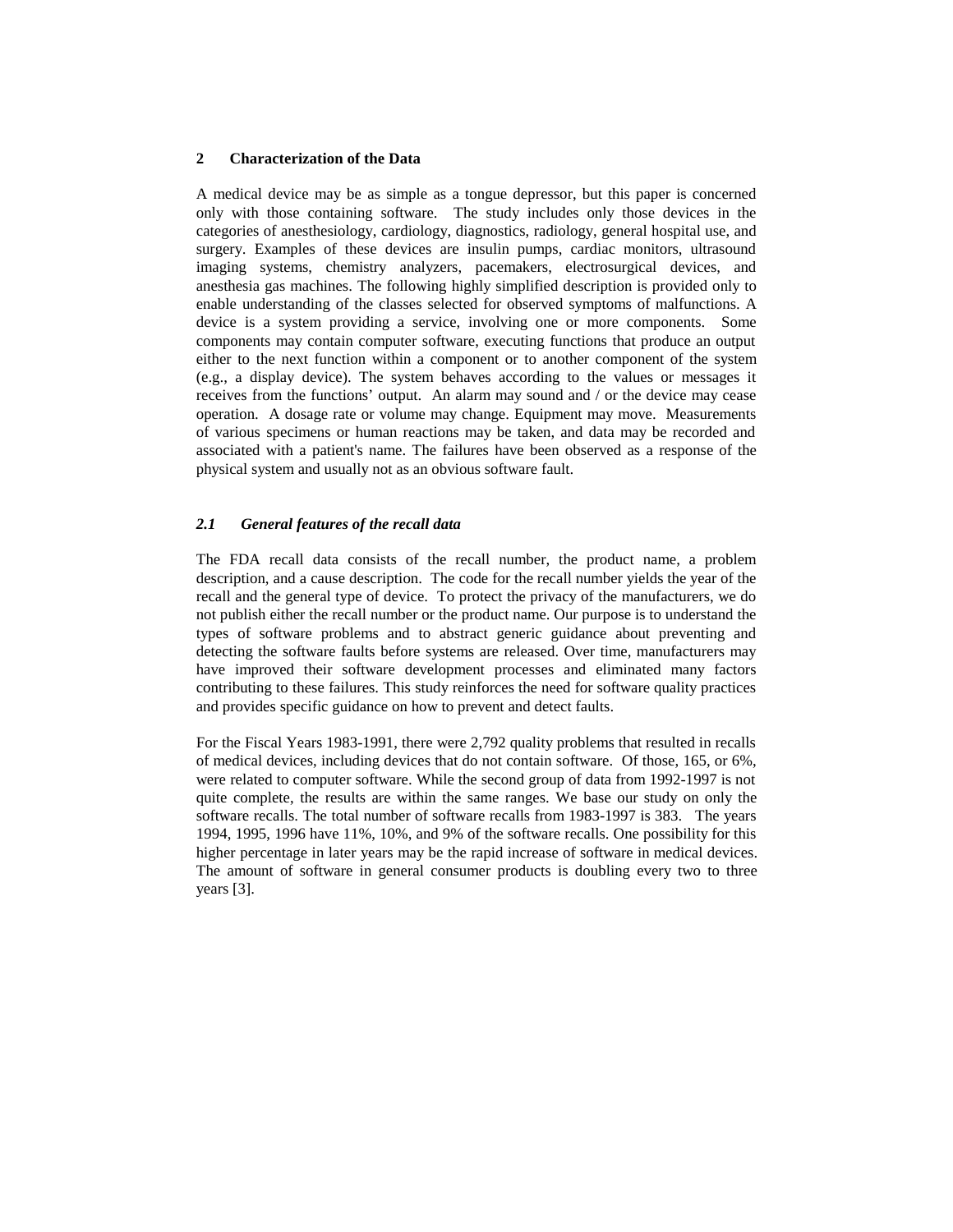

Fig. 1. Failure distribution by device panel

 function of the medical device. The medical devices fit into 7 panels: anesthesiology, ophthalmology for which there were not enough recalls to be grouped into their own panels. The distribution of recalls by classification panel is shown in Figure 1. The pie The medical devices can be grouped into classification panels according to the primary cardiology, general hospital, diagnostic, radiology, general & plastic surgery, or other. Diagnostic includes chemistry, hematology, immunology, microbiology, pathology, and toxicology. The label "other" includes anything else such as obstetrics & gynecology or wedges match the legend going clockwise, starting with anesthesiology, near the top, at 10%.

 in algorithms and system interactions may have affected the failure rates for radiology. Some systems are more difficult to develop than earlier similar devices, such as in radiology where ultrasound and tomography are highly complex. The added complexity

#### *2.2 Observed behavior signifying recall*

 The problem and cause descriptions contain information on which we base our analysis. They provide observations about the system or a feature as shown in the following examples:

- An alarm failed to sound.
- Dosages were too fast, too slow or were stopped inconsistent with the data on the display unit.
- Display unit values were inconsistent with other visual outputs of the device, for example, name of patient on screen not correct.
- The system simply stopped.
- The device performed in a manner completely unplanned, when several conditions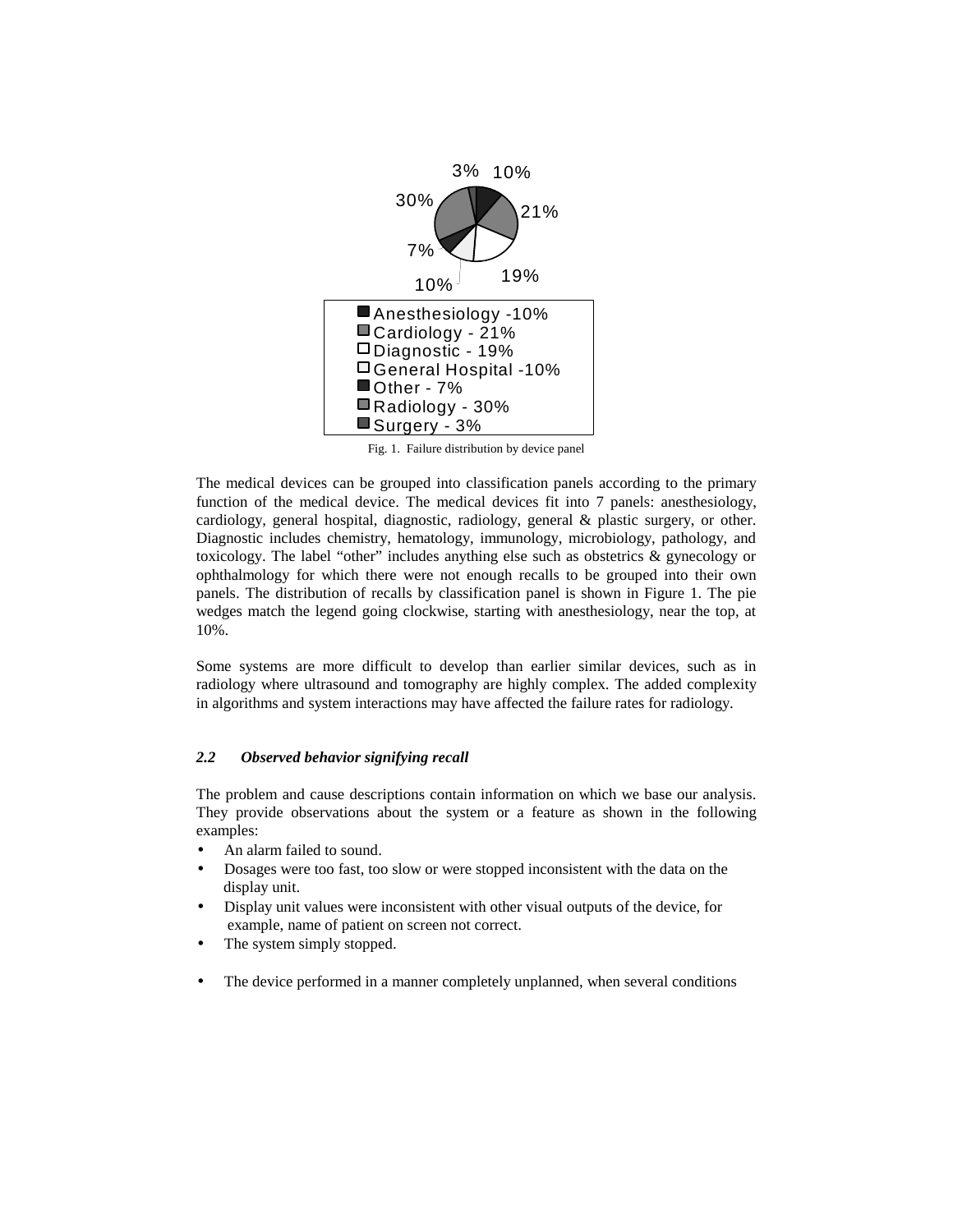occurred simultaneously.

- Data were lost or corrupted.
- A calculation or other function was missing, or an instruction was omitted from the user manual.

 For each recall, we reduced the problem description to a symptom of the failure (e.g., behavior–alarm did not sound; output – incorrect relationship with display). We next reduced the list to only the key attribute and one description, such as behavior alarm and ended with thirteen primary symptoms shown in Figure 2. The pie wedges match the legend going clockwise, starting with behavior, near the top, at 22%.

Definitions for the thirteen primary symptoms are the following:

 • **Behavior:** the system performs an action due to some output of some function. The action is a physical action, e.g., movement of the gantry.

- **Data:** a consequence to the data, usually corruption or loss of input data.
- **Display:** the visual display on a screen –numbers, text, or images in various formats.
- **Function**: usually a single calculation or activity; a software function in one module.
- **General:** not enough information to assign to a category.

• **Input:** the initial input (typed, sampled, read off equipment, database, file or tape, etc.) on which some operation is performed.

- **Output**: result of some function; generally an output to be used by the next function.
- **Quality:** user observations stated that "quality requirement was not met".

**Response:** something has happened that should not, e.g., power emitted above allowed amount; manifested in some hardware function.

• **Service:** an identifiable system service involving multiple functions such as pumping, ventilating, giving medication; generally involves more than one component (module, subsystem).

- **System:** the total system.
- **Timing**: timing of the instrument or a service of the device
- **User instruction**: manual, or other descriptions for the operator/ user.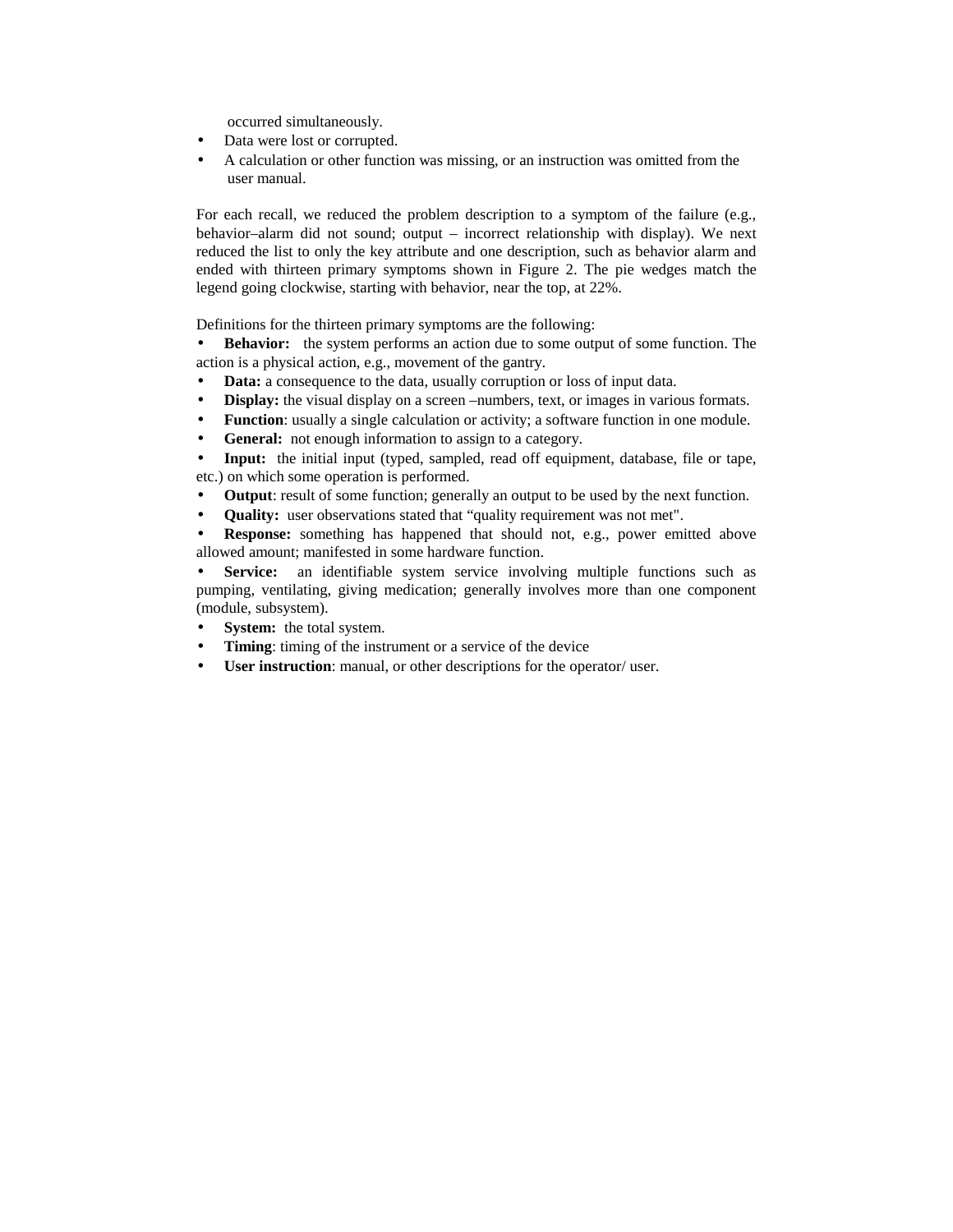

Fig. 2. Distribution of 383 failures by symptom

#### **3 Analyses of the Data**

 getting any further details. We want to understand the nature and reason for occurrence of various problems best fit, based on the problem and description as provided in the FDA information, we could discern the fault type for only 342 failures. Only these 342 failures While the observed symptoms provide some insight about the nature of the failures of the medical devices, the vendors' determination of the software fault is important information. In many cases, the vendors did not provide this information. We were limited in determining the fault by the problem and description data; there was no mechanism for the software fault and to develop lessons regarding software quality practice. We selected the final fault class terminology from several published taxonomies and reasoned how the database. We had no access to the manufacturers or to any other data. From this limited are discussed in the rest of this study.

## *3.1 Fault distributions*

 In many cases there could have been 2 or 3 fault types contributing to a failure. Often study of the symptom revealed the generic nature of the fault. For example, the observed logic of the design failed to account for these simultaneous events, or the code logic was incorrect. If the first situation had been true, then the problem would have been classified behavior may indicate that two or more events had occurred at their boundary values simultaneously, resulting in an incorrect or unexpected response. Possibly, the developers had not specified in the requirements that these events could occur, or the as a requirements problem (e.g., omission, ambiguity, conditions not considered). While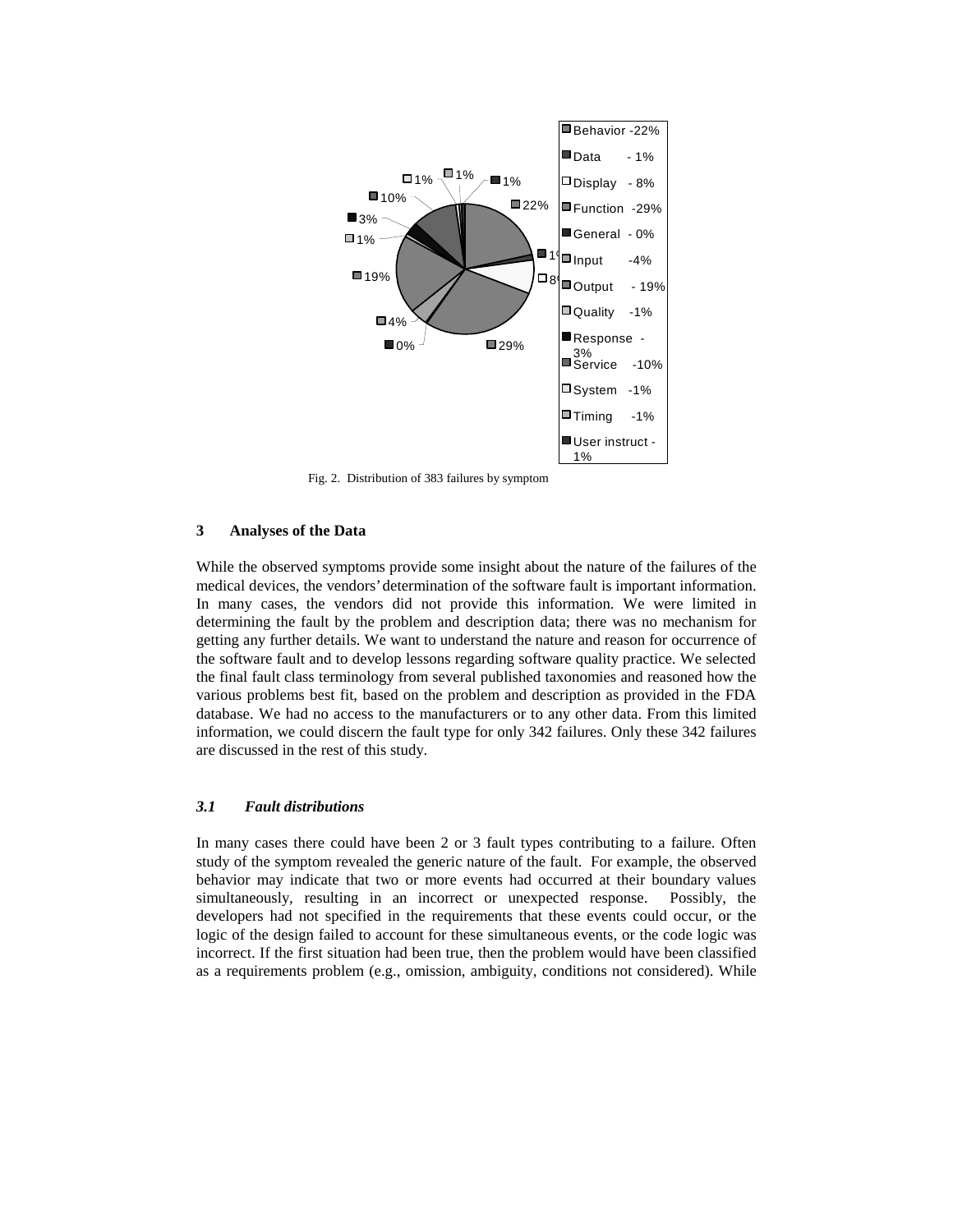requirements. In Table 1 the primary fault type is shown first, followed by one or more recognizing the value of better specification methods, specifically formal methods in some of these situations, we classified most of these as logic problems at the point of failure. Without additional information we could not classify some of these problems as specific problems related to it, for example, "rate" following "algorithm" indicates a function performed at wrong rate in an algorithm.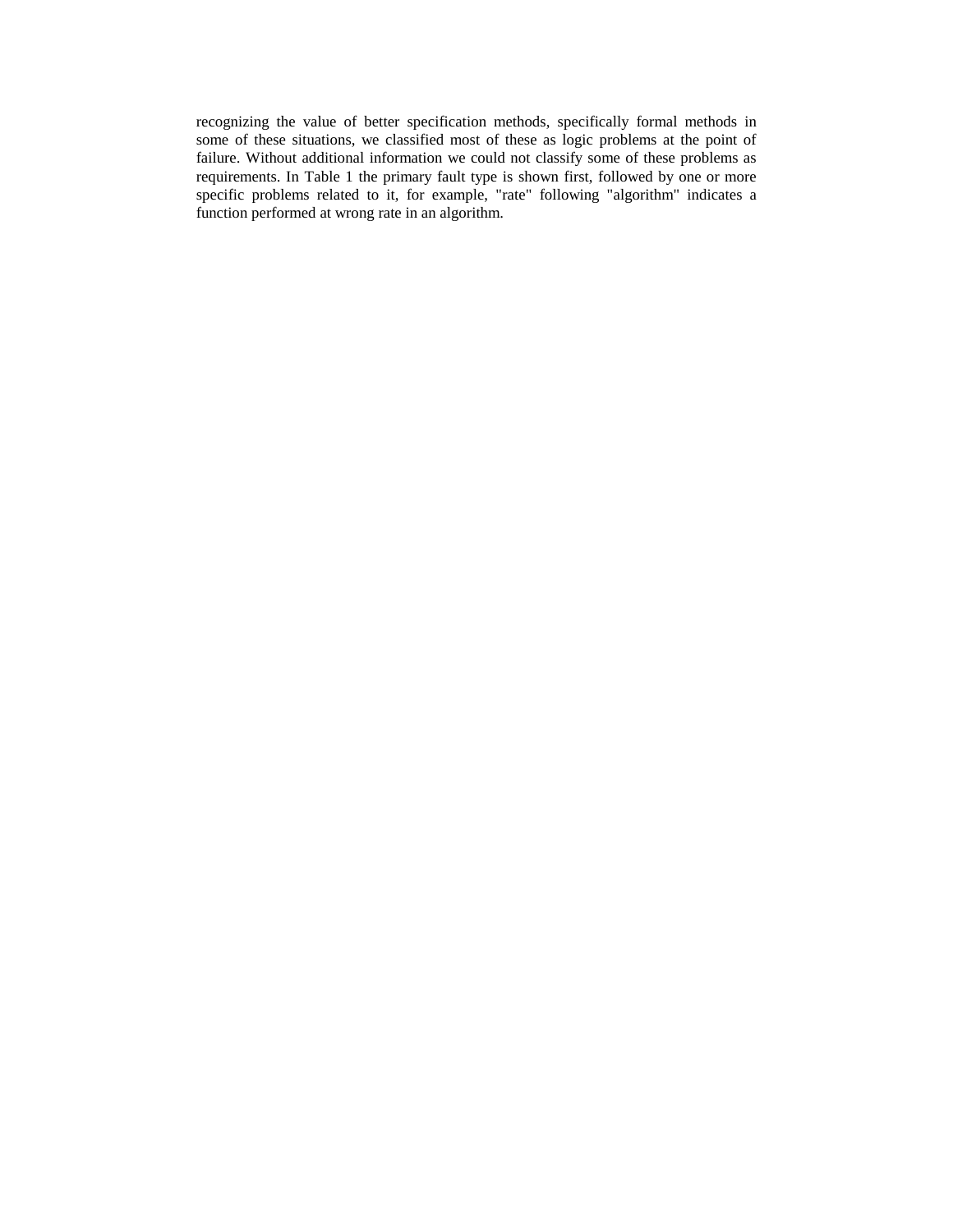|  |  |  |  |  | Table 1. Partial list of detailed fault categories |
|--|--|--|--|--|----------------------------------------------------|
|--|--|--|--|--|----------------------------------------------------|

| Accuracy; rounding                    | Logic; initialization              |
|---------------------------------------|------------------------------------|
| Algorithm; logic                      | Memory; dead code                  |
| Algorithm; rate                       | Missing code                       |
| Assignment                            | Missing information in user manual |
| Calculation; factor                   | Not enough information             |
| Calculation; fault<br>tolerance       | Not validated; OA                  |
| Change impact; QA                     | Reinitialization                   |
| COTS; memory lost; size               | Requirement - wrong formula        |
| Data passing; QA                      | Scaling                            |
| of<br>Improper<br>impact<br>change    | Sequence of operations; QA         |
| Incorrect<br>change<br>to<br>counting | Transposition                      |
| Initialization;<br>data<br>passing    | Typo                               |
| Input; data passing                   | Units, calculation                 |
| Interface; parameter value            | Volume                             |

We reduced the number of fault categories to the final list in Figure 3.1, placing the detailed fault type into the class it best fit. For example, "incorrect change to counting" was placed under "calculation" because the error occurred in the counting algorithm and did not cause additional problems that would have fit under "change impact." In figure 3.1, the pie wedges match the legend going clockwise, starting with calculation, near the top, at 24%.

Among the fault types, logic appears very high at 43%; with further details, some of these faults might fit into other classes. This class includes possible errors such as incorrect logic in the requirement specification, unexpected behavior of two or more conditions occurring simultaneously, and improper limits. The group "data" includes units, assigned values, or problems with the actual input data. The group "other" includes problems in COTS, EPROM, hardware, resources (e.g., memory), configuration management, typos, mistakes in translating requirements into code, and quality assurance. For quality assurance, either the processes were not sufficient, or a new version was not validated.

 For 1996-7, calculation faults occur 9 times in radiology compared with 13 faults in all the panels. For 1996, logic has 4 faults in cardiology and 3 in radiology out of 11. For 1997, logic has 5 in diagnostics, but only 1 in radiology. The other fault classes are smaller and vary over the years. For the other years, also, the higher percentages are generally for calculation and logic. The obvious questions are "Why are logic and calculation the prevalent types?" and "What can prevent or detect them before product release?"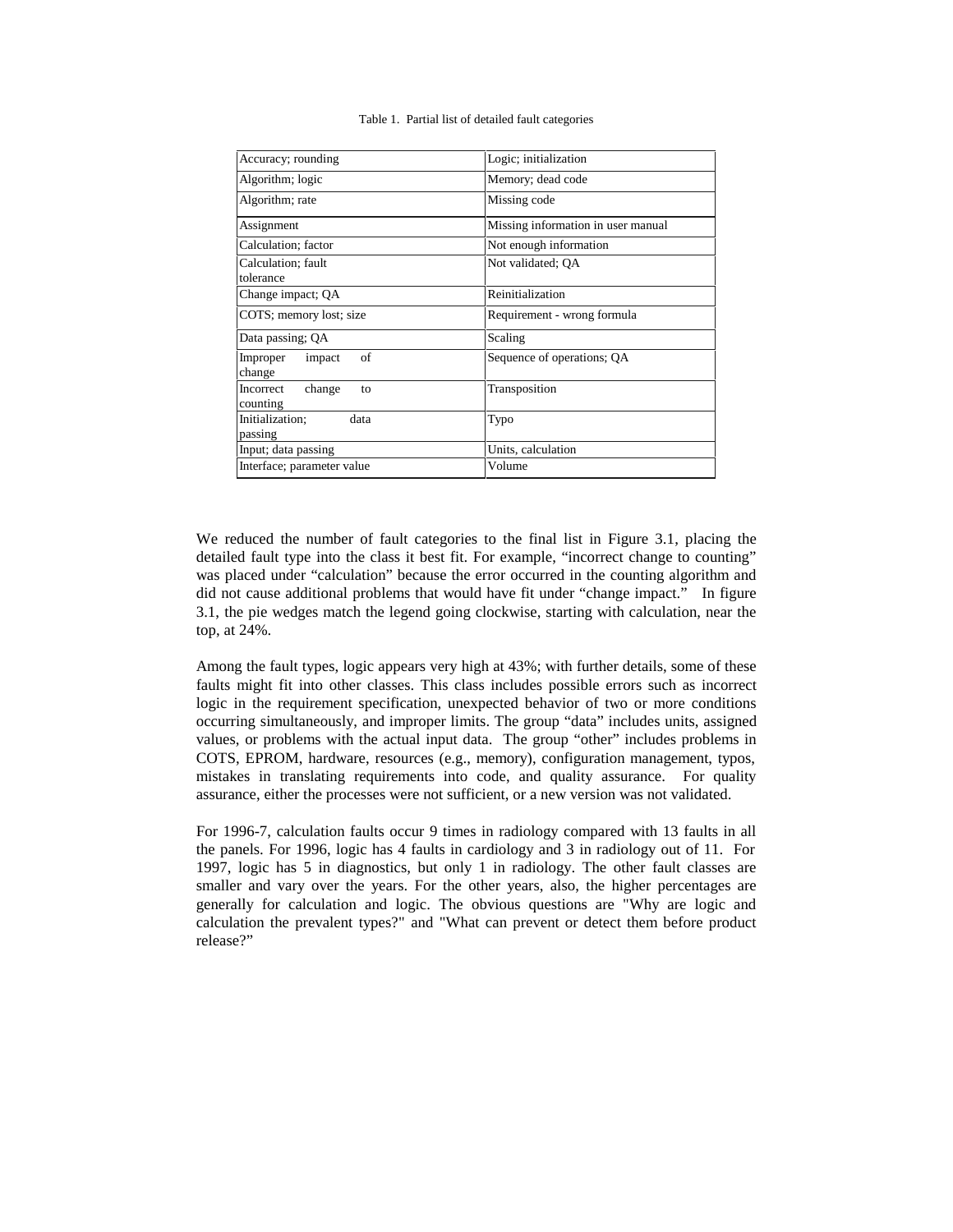

Fig. 3. Fault class distribution

### *3.2 Prevention and detection of faults*

 the device? We examined each fault in each of the thirteen classes and attempted to testing or by quality assurance staff. These software recalls were distributed over 342 devices built by different vendors. What could have been done, individually, to prevent or detect each fault before the release of determine an answer to this question. By prevent, we mean some method applied by the development group before testing. By detect, we mean some method applied during

testing or by quality assurance staff.<br>Obviously we cannot ascertain whether these methods were used or not. We have no consistent with today's focus on process and need to be utilized [4]. Thirteen fault classes one problem per class is shown below with prevention or detection approaches. The evidence that more experienced companies used these more than inexperienced companies. Rather, we can indicate perhaps an affirmation that these are best practices, contain 342 faults. First, by each class, for each fault, we considered various techniques/ methods for prevention, and then for detection. Next we reduced the results to a smaller, generic set for each fault class. While we provide descriptions of typical problems, only complete tables are available at Error! Bookmark not defined..

 examples provided in this paper. We include inspection as both a prevention and original Fagan inspection [5]. Glass explains this broader view which is based on Certain methods appear frequently in the complete synopses as well as in the few detection technique, where inspection as prevention is used in a broader sense than the practitioners' presentations in workshops and conferences [6]. In the prevention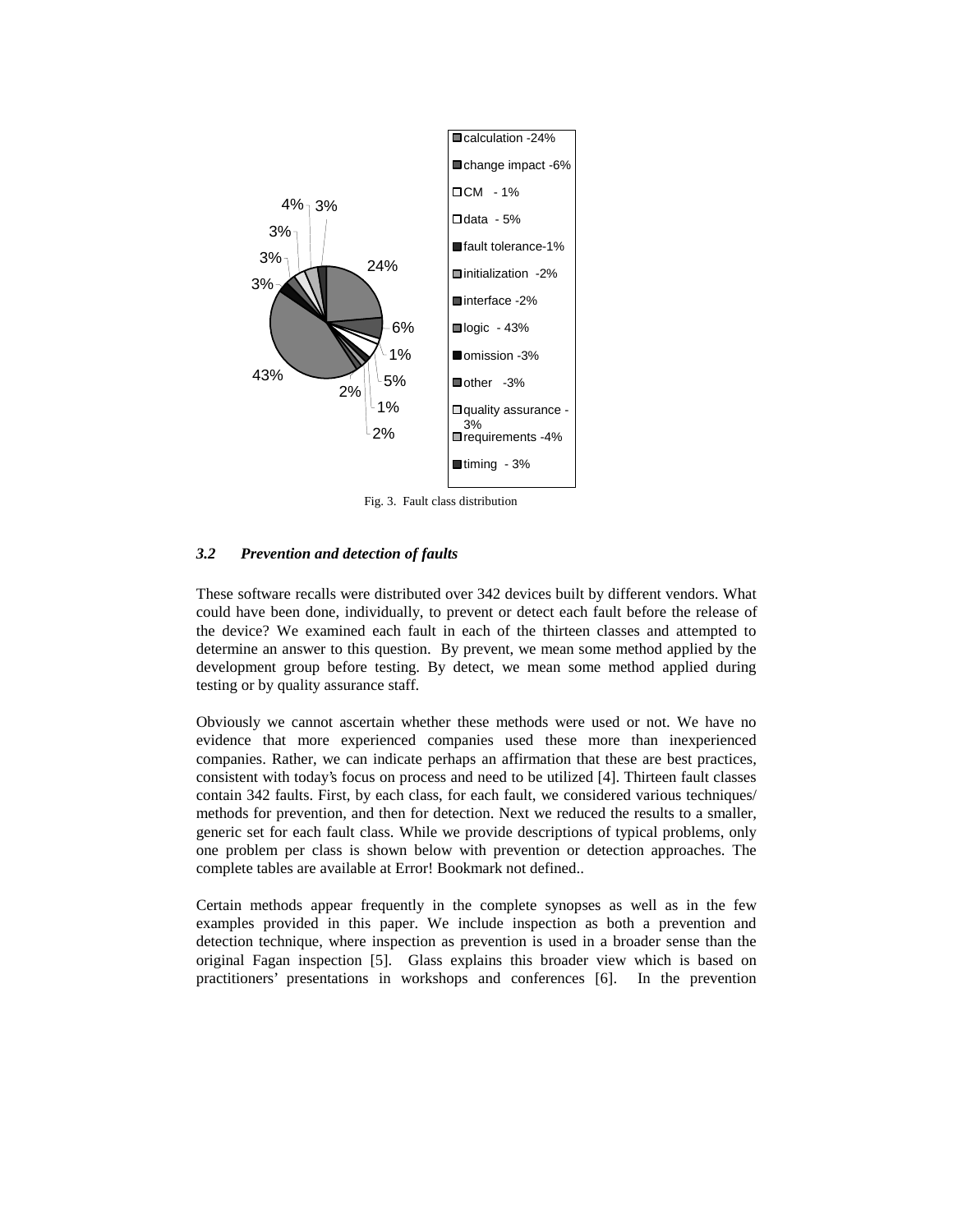approach, then, inspection may include code reading and various static analyses. Sometimes we were specific, because the fault description warranted more specificity. When inspection appears as a detection technique, it generally means the traditional Fagan-type inspection.

While these faults occurred in medical devices, same faults occur in many other types of system. For example, truncation or rounding problems may occur in almost any software. The intent of providing details in the tables is to provide understanding of problems that may occur. Each system that may possibly have that type of error can benefit from the prevention and detection techniques.

 and others. Sometimes even verifying that the original algorithm requirement is the correct version may require significant effort. Understanding how the specific computer calculation may require expertise outside computer science or software engineering. The class *Calculation* includes many types of algorithmic problems. Attention to algorithms and computations includes such details as verifying units, operators, intervals, limits, ranges, transformations from mathematical expressions into their implementation, will handle registers and floating point values is mandatory. Verifying all the issues for a Often someone must verify that the algorithm is adequate for its intended use, e.g., increments used in the algorithm will be useful in the displayed output (neither too large nor too small to be meaningful). Examples for calculation appear in Table 2.

| <b>Generic Problem</b>                                                                                                   | <b>Prevention</b>                                                                                                  | <b>Detection</b>                                                   |
|--------------------------------------------------------------------------------------------------------------------------|--------------------------------------------------------------------------------------------------------------------|--------------------------------------------------------------------|
| Constants or table of constants<br>incorrectly coded.                                                                    | Design, code reading to ensure<br>correct relationship between the<br>specified constant or table and the<br>code. | Code reading, inspection. Unit<br>test.                            |
| Improper handling of boundary<br>conditions (e.g. circumstances<br>close to limitation of the operating<br>environment). | Assertions -- Fault tolerance.                                                                                     | Focused inspections, code<br>reading or walkthrough. Unit<br>test. |
| Improper handling of data<br>structure (array, bitset, list, queue,<br>set, stack, vector, etc.)                         | Low level design review. Code<br>review.                                                                           | Code reading or walkthrough,<br>review, inspection. Unit test.     |
| Precision problem (truncation or<br>rounding error during I/O or<br>calculation).                                        | Low level design review. Code<br>review.                                                                           | Code review. Unit test.                                            |
| Improper handling of abnormal<br>conditions (e.g. wire disconnect<br>from the device, electrical noise).                 | Assertion. Fault tolerance.                                                                                        | Unit test.                                                         |
| Graphical output meaningless.                                                                                            | Review requirements for<br>relationship of computation output<br>to next function.                                 | Interface test.                                                    |
| Overflow.                                                                                                                | Assertion. Fault tolerance.                                                                                        | Unit test.                                                         |

Table 2. Some examples for calculation

While *change impact* is not necessarily considered a fault type, these cases indicate that failure to examine the impact of changes hides other problems. In all cases, another practice, performing a traceability analysis, is a prerequisite for performing change impact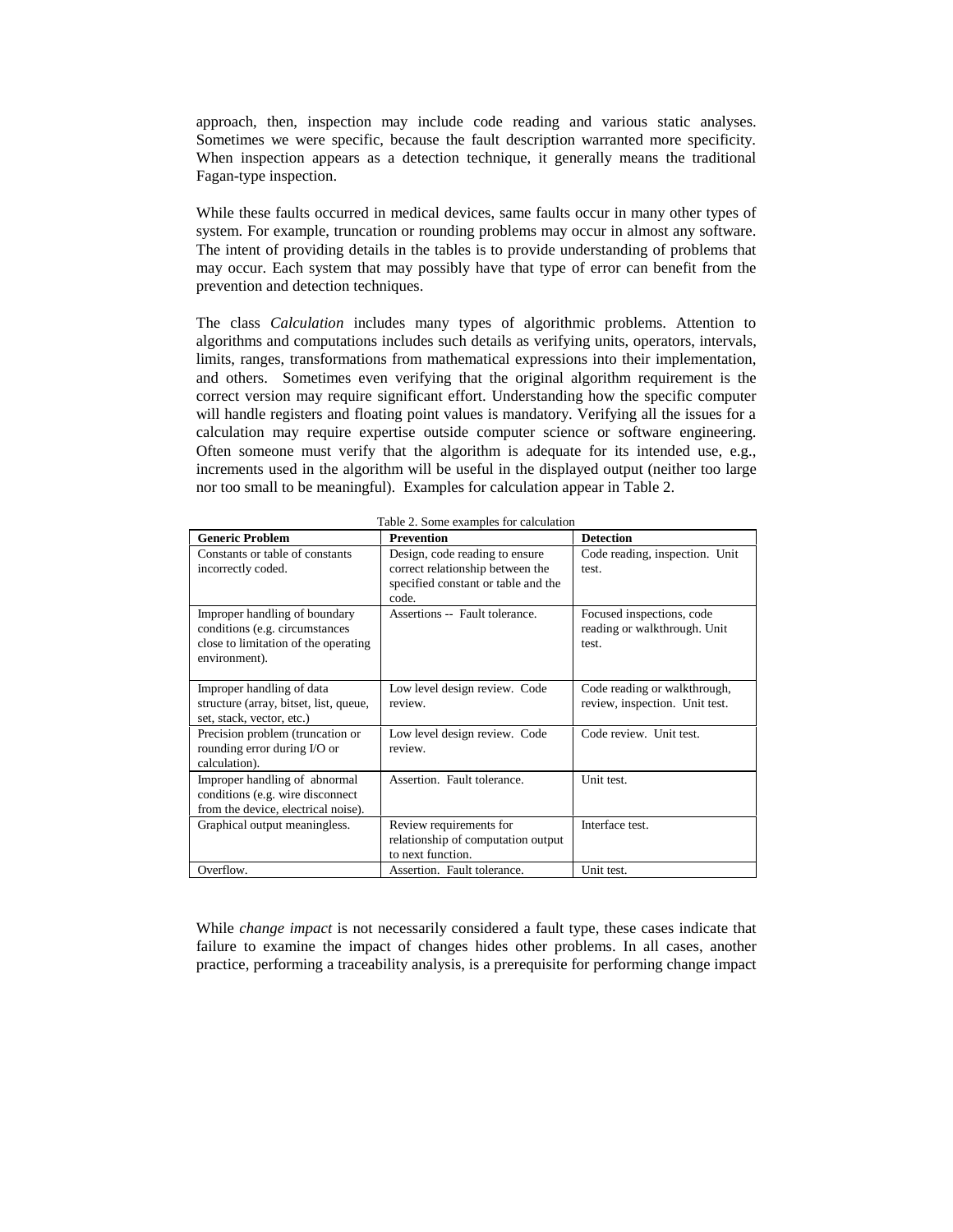analysis. The analyses identify the region the proposed change will affect. Examples for change impact appear in Table 3.

| <b>Generic Problem</b>                                                                                       | <b>Prevention</b>                                   | <b>Detection</b>                                                                                                                                           |
|--------------------------------------------------------------------------------------------------------------|-----------------------------------------------------|------------------------------------------------------------------------------------------------------------------------------------------------------------|
| Logic (incorrect conditions or<br>incompatibility with sequential<br>relationship)                           | Traceability analysis. Change<br>impact analysis.   | Inspection of logic relative all<br>areas affected by change with<br>focus on original assumptions<br>(input values, selection criteria<br>for a function) |
| No verification against original<br>design specification                                                     | Traceability analysis. Change<br>impact analysis    | Inspection of proposed changes.<br>Regression test                                                                                                         |
| Loss of correct functions over<br>several upgrades;<br>Reversion to defect from at least<br>two version back | Configuration management.<br>Change impact analysis | Traceability analysis.<br>Verification against original<br>specifications. Interface test.                                                                 |

Table 3. Some examples for change impact

 incorrect exercise of CM procedures. Others may have been prevented simply by using CM. The use of tools to manage the software versions would be helpful. In some cases, the problems stem not from improper software versions, but from selecting a software For *configuration management (CM)*, that is, keeping all artifacts correctly associated with the appropriate version of the system, several problems may have been due to the program that is not compatible with the hardware. This is also a problem of requirement specification; once hardware and software configurations are selected, the assumptions about each component need to be recorded as part of the CM history. Some examples for for CM appear in Table 4.

|  | Table 4 Example problems for CM |  |
|--|---------------------------------|--|
|  |                                 |  |
|  |                                 |  |

| <b>Generic fault</b>                           | <b>Prevention</b>                                          | <b>Detection</b>                                                                                            |
|------------------------------------------------|------------------------------------------------------------|-------------------------------------------------------------------------------------------------------------|
| Incorrect configuration for non-               | Use of CM tools.                                           | Verify usage of CM tools for all                                                                            |
| domestic systems                               |                                                            | changes. Verify configuration                                                                               |
|                                                |                                                            | for non-domestic use.                                                                                       |
| Software incompatible with other<br>components | Record assumptions about all<br>components, in the CM data | Inspection of requirements for<br>component interfaces. CM<br>approval for configuring system<br>components |
| Failure to upgrade accompanying                | Traceability analysis. CM tools.                           | Verification of changes;                                                                                    |
| system, to match software                      |                                                            | regression test.                                                                                            |
| changes                                        |                                                            |                                                                                                             |
| Use of wrong master program                    | Use of CM tools.                                           | Verification of appropriate                                                                                 |
| when making software revision                  |                                                            | master program. CM manager                                                                                  |
|                                                |                                                            | releases the versions.                                                                                      |

 Problems in software programs can arise from input *data*. Data requirements for a acceptable range of values, the expected quantity or frequency with which values will instructions, emphasizing values that could cause program stoppage if they are out of program must be specified, entered in a data dictionary, and validated before the operation using the data is executed. The specification includes information such as units, change. The specification is published in the data dictionary of the database and in user range. Of course, the program itself may address some potential problems by containing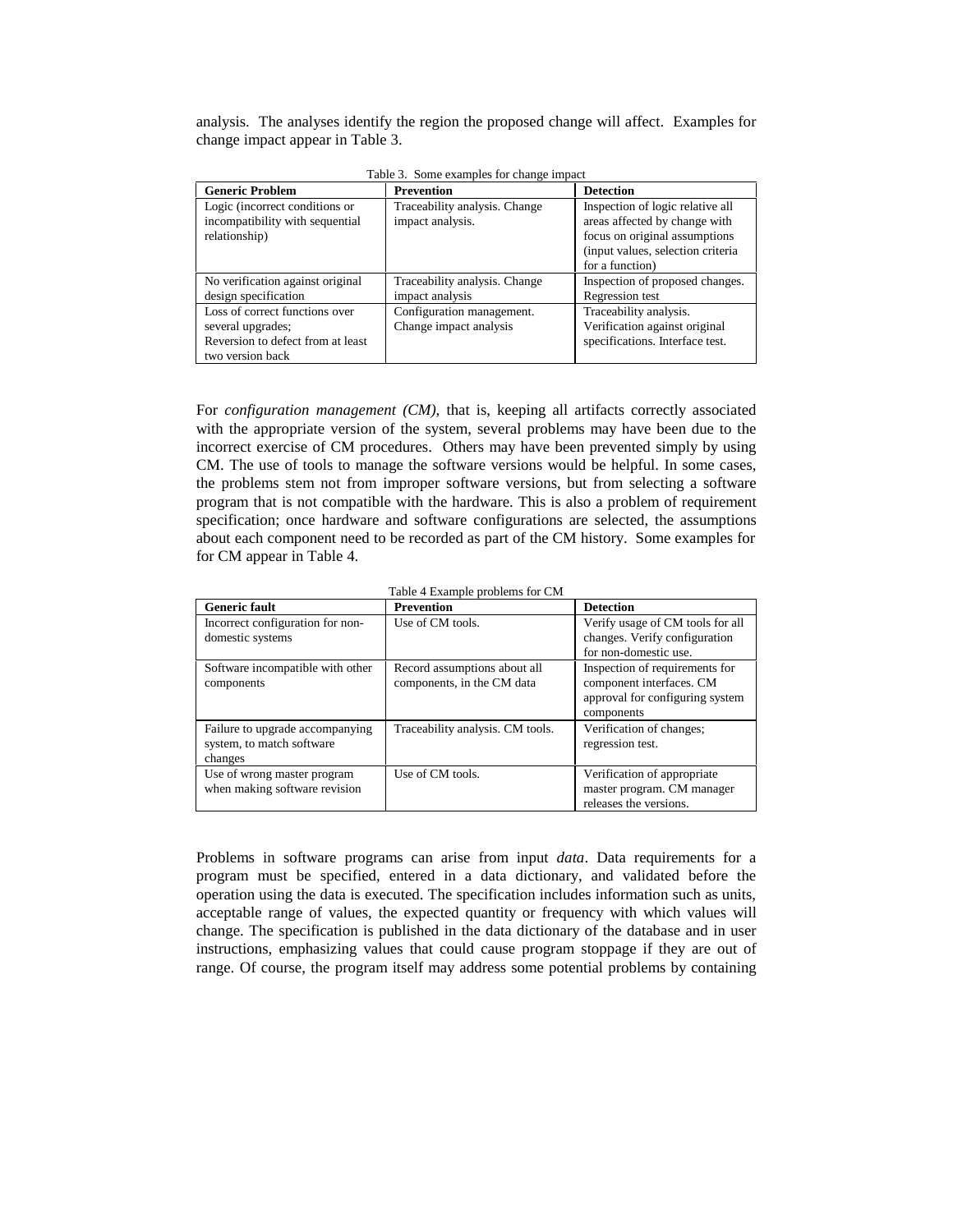or missing. When a program is fielded, data in a database should be protected against assertions for input values or input omission, with actions to take when data are incorrect database corruption. The software should facilitate an error-handling package to detect database corruption. Table 5 provides examples for data. :

| Table 5. Some examples for data                                                         |                                                                                                                                                                                          |                                                                                                                                                                                                                |  |  |
|-----------------------------------------------------------------------------------------|------------------------------------------------------------------------------------------------------------------------------------------------------------------------------------------|----------------------------------------------------------------------------------------------------------------------------------------------------------------------------------------------------------------|--|--|
| <b>Generic Problem</b>                                                                  | <b>Prevention</b>                                                                                                                                                                        | <b>Detection</b>                                                                                                                                                                                               |  |  |
| System failed due to invalid<br>input data                                              | Assertions for invalid values.<br>checks for ranges that imply<br>incorrect data. Design: set criteria<br>of input data validation. Code:<br>implementation of input data<br>validation. | Review for completeness of data<br>specification, and that all data<br>specifications are included in the user<br><i>instructions</i> .<br>Inspection: focus on data validation.<br>Test against invalid data. |  |  |
| Inconsistency of data<br>retrieved from database and<br>that expected by the<br>program | Assertions on validity of data<br>retrieved from database.                                                                                                                               | Testing focused on data retrieval.                                                                                                                                                                             |  |  |
| Database corruption                                                                     | Database administration.                                                                                                                                                                 | Error handling routine in software.                                                                                                                                                                            |  |  |

 The *fault tolerance* category relates to safety-critical systems that should include facilities to handle abnormal or anomalous conditions. Fault tolerance examples appear in Table 6.

| Table 6 Fault tolerance examples                                                                                        |                                                                                                                                                                               |                                                                                                        |  |  |
|-------------------------------------------------------------------------------------------------------------------------|-------------------------------------------------------------------------------------------------------------------------------------------------------------------------------|--------------------------------------------------------------------------------------------------------|--|--|
| <b>Generic Problem</b>                                                                                                  | <b>Prevention</b>                                                                                                                                                             | <b>Detection</b>                                                                                       |  |  |
| Excessive use of the<br>program causes failure                                                                          | Fault tolerance such as warnings<br>to operators.                                                                                                                             | Stress/volume test. Testing against<br>boundary and abnormal conditions.                               |  |  |
| Incorrect action due to<br>external abnormal/<br>unexpected condition<br>related to power supply or<br>other components | Fault tolerance. Software cannot<br>control abnormal condition<br>external to it, but can provide a<br>procedure in that event.<br>Requirement needs to be written<br>for FT. | Test against boundary, abnormal, and<br>special conditions. Exception<br>handling routine in software. |  |  |
| Incorrect action due to<br>operator error                                                                               | Fault tolerance in design through<br>code to protect against human<br>error.                                                                                                  | Inspect, review for protection against<br>operator error. Test against<br>unacceptable data entry.     |  |  |

*Initialization* is essential for enabling programs either to begin or to perform more than one cycle of a function. Default values for variables are a necessity, and likewise, reinitialization of a variable must be established. Explicitly documenting initial conditions in requirements through the code is essential. Code reviews and code reading need to focus not on whether initialization is specified, but specified according to good programming practices. Examples for initialization appear in Table 7

Table 7. Examples for initialization

| Generic Problem                                                | Prevention                                                              | Detection                                                     |
|----------------------------------------------------------------|-------------------------------------------------------------------------|---------------------------------------------------------------|
| Lack of initialization of the<br>runtime environment while the | Use assertions for initialization.<br>For C or $C_{++}$ , see           | Inspections; Code review. Test<br>against initial conditions. |
| program initially executes or<br>restarts                      | http://hissa.ncsl.nist.gov/effProjec<br>$t/h$ andbook/c++/variables.htm |                                                               |
| When the program executes first                                | Document initial conditions for                                         | Code review. Stress test (run                                 |
| time, it fails to store necessary                              | both initial run and consecutive                                        | the program multiple times).                                  |
| initialization values for the                                  | run. Design review.                                                     |                                                               |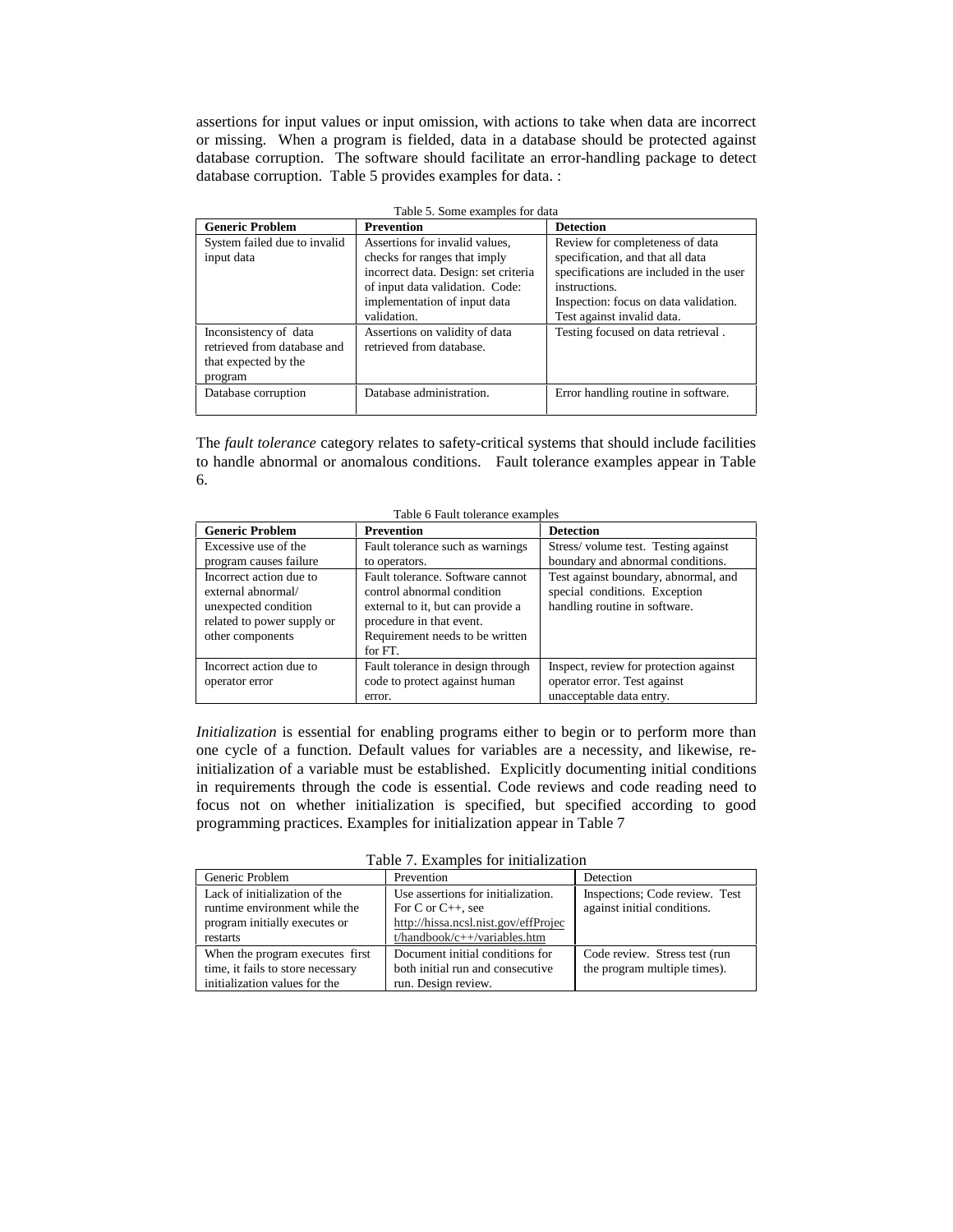| ∙ tun.<br>` |  |
|-------------|--|
|             |  |

 traceability scheme provides a basis for ensuring that all interfaces are addressed and included correctly. A well-developed test plan for integration testing must be executed to In a system, *interfaces* allow software to send and receive data (that is, interface) to physical components of the system, as well to other software modules and to users. Clearly, the requirement specification must be accurate, complete, and consistent. A verify the interfaces between devices or software components. Table 8 provides examples for interface.

| <b>Generic Problem</b>            | Prevention                         | <b>Detection</b>     |
|-----------------------------------|------------------------------------|----------------------|
| Software does not properly        | Trace requirements through         | Inspections, reviews |
| interface with external device or | design through code to ensure all  | Integration test.    |
| other software component.         | software functions have interfaces |                      |
|                                   | to either another software module  |                      |
|                                   | or to an output device or other    |                      |
|                                   | system component or user.          |                      |
|                                   | Examine the specification for      |                      |
|                                   | each interface.                    |                      |

Table 8. Examples for interface

 might not have been considered at all or might have been neglected at boundary All of these were classified as logic problems, but it should be understood that the source *Logic* problems appear to be significant. While some failures of the devices did result from bad logic, the "bad" logic might have resulted from incorrect, incomplete, or inconsistent requirements or designs. Frequently, interactions among different functions conditions of a function. Sometimes the logic might have been incorrect in the design. of the problem could have been requirements, design, or code. Two examples include 1) "When power lost and then restored, system defaults to off status, which causes false information to operator and possible hazard to the operator " and 2) "When a second cartridge is in the other slot and detects an artifact condition, the monitor is prevented from alarming below set levels." Table 9 provides examples for logic.

|                                     | Table 9 Examples for logic          |                               |  |  |
|-------------------------------------|-------------------------------------|-------------------------------|--|--|
| Incomplete or incorrect control     | Design review. Walk through the     | Code Review. Inspection.      |  |  |
| logic                               | software implementation against     | Testing.                      |  |  |
|                                     | design.                             |                               |  |  |
| Configuration scheme for            | Modeling. Simulation. Formal        | Code review. Interface        |  |  |
| component interaction allows        | methods.                            | analysis. Integration test.   |  |  |
| incorrect behavior.                 |                                     | System test.                  |  |  |
|                                     |                                     |                               |  |  |
| Improper handling of boundary       | Design review. Verify logic for     | Code review. Inspection; Test |  |  |
| conditions. (e.g. limits of value   | all conditions, esp. at boundaries. | against boundary and          |  |  |
| range)                              | Fault tolerance. Code review.       | abnormal conditions.          |  |  |
| Improperly handle abnormal or       | Design review. Assertion. Fault     | Code review. Inspection; Test |  |  |
| exceptional (e.g. power lost,       | tolerance. Review error recovery    | against abnormal and          |  |  |
| multiple inoperative conditions     | routines. Code review.              | exceptional conditions.       |  |  |
| occurred, I/O interrupt, I/O error) |                                     |                               |  |  |
| Improper data validation. (e.g.     | Design review. Walk through the     | Code review. Inspection; Test |  |  |
| input or output data out of range)  | software implementation against     | against I/O boundary          |  |  |
|                                     | design. Verify logic for data out   | conditions.                   |  |  |
|                                     | of limits.                          |                               |  |  |

Table 0 Examples for logic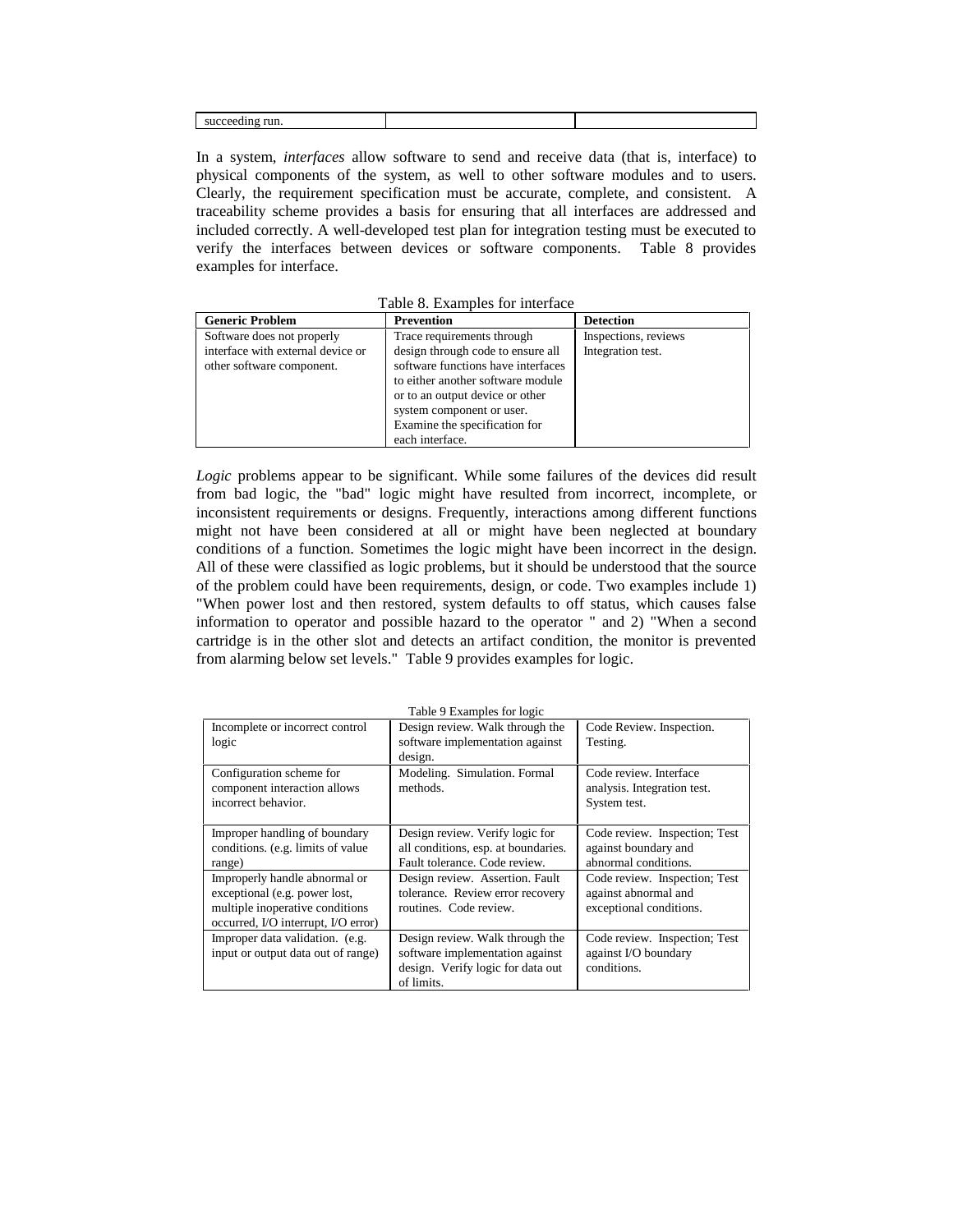| Programming error (e.g. error in | Low level design review. Code | Code review. Unit test. |
|----------------------------------|-------------------------------|-------------------------|
| pointer, addressing, looping,    | review.                       |                         |
| indexing, subscript, memory      |                               |                         |
| management)                      |                               |                         |

The class *omission* indicates a required system function that is missing from the final implementation. Documentation provided is missing or not sufficient to install or operate the product. Two examples for omission are shown in Table 10.

 Proper release procedure. Traceability. Table 10. Examples of omission faults Vital system functions are missing Trace requirements through design through code, focus on all interfaces. Trace into user and test documentation. Use critical path analysis to ensure completion. Prepare system test scenarios at requirements specification and examine them for relationship to trace through code. Inspections, reviews examining traceability of functions. System Test. Lack of documentation, or improper documentation. Verify completeness by examining trace. Inspection.

 performance issues, I/O problems, typographical errors. Other types of faults appear in *Other* faults too low in frequency to be classified separately include problems such as Table 11.

| Table 11. Other types of faults                                                                                                       |                                                                                                                        |                                                                                  |
|---------------------------------------------------------------------------------------------------------------------------------------|------------------------------------------------------------------------------------------------------------------------|----------------------------------------------------------------------------------|
| <b>Generic Problem</b>                                                                                                                | <b>Prevention</b>                                                                                                      | <b>Detection</b>                                                                 |
| Out of compliance with the<br>performance standard.                                                                                   | Simulation. Design review. Code<br>review.                                                                             | Performance test.                                                                |
| Calculations associated with the<br>"%" activity curve have been<br>printed incorrectly. Formatting<br>subroutine for screen display. | Code review: review special I/O<br>routine. Understand the<br>hardware/software requirements<br>of the display system. | Unit testing with focus on<br>verifying output against internal<br>calculations. |
| A typographic error in software<br>algorithm causes incompatibility<br>between two devices.                                           | Code reading against algorithm<br>specifications.                                                                      | Walkthrough focused on<br>algorithms. Testing.                                   |

 The role of *quality assurance* (QA) is to ensure that quality practices are defined in were not made on the testing process and that testing was not performed after modifications. The problem descriptions do not reveal whether procedures for testing or to everyone on the project. company standards and that they are used. Procedures are necessary for validation after modifications. The problems described in the recall data often cite that process checks other quality practices had been defined. Change impact analysis is a key task to ensure appropriate tests after modifications. While QA is not a fault type, it is a process problem whose use might have prevented some of the failures. For this category, prevention techniques refer to discovering problems with QA. The responsibility for quality belongs QA examples appear in Table 12.

| Table 12. Examples for OA        |                             |                        |
|----------------------------------|-----------------------------|------------------------|
| <b>Generic Problem</b>           | Prevention                  | <b>Detection</b>       |
| Test plan was not implemented or | Software project management | Project status review. |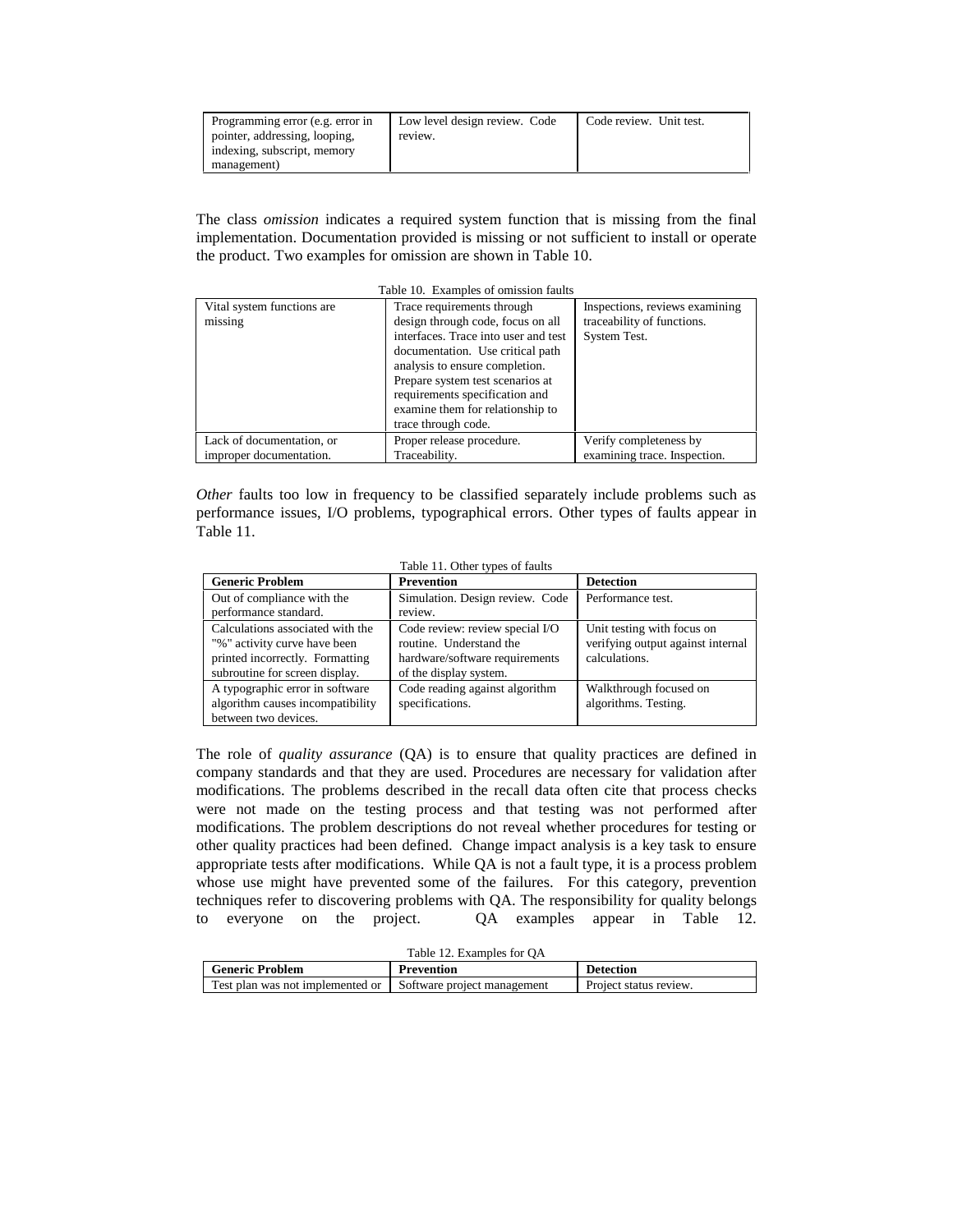| executed appropriately.                                    | oversight.                                                                                                     | OA process checks.                           |
|------------------------------------------------------------|----------------------------------------------------------------------------------------------------------------|----------------------------------------------|
| Regression test was not<br>performed on modified software. | Software project management<br>oversight.<br>Change impact analysis.                                           | Project status review.<br>QA process checks. |
| No validation before initial<br>release.                   | Specified procedures regarding<br>testing before product release.<br>Software project management<br>oversight. | Project status review.<br>QA process checks. |
| No validation on software<br>changes.                      | Software project management.                                                                                   | Project status review.<br>OA process checks. |

Some faults, such as omission, logic, and calculation, may have their genesis in the *requirements* specification. This category demonstrates the need to develop, verify and validate a requirement specification, in some cases uses formal methods. The document specifying the product requirements is critical to the completeness and correctness of the software of the final product. The review of the requirements may require experts with different types of expertise to ensure that the requirements call for the right functions, appropriate algorithms, correct interfaces, function interaction, and other aspects. Examples for requirements appear in Table 13.

| Table 13. Examples of requirements faults |                                   |                               |
|-------------------------------------------|-----------------------------------|-------------------------------|
| Exceptional conditions were not           | Modeling. Analysis. Traceability  | Interface analysis.           |
| specified in the requirement              |                                   | Requirement review. System    |
| specification.                            |                                   | test.                         |
| Functions missing in the                  | Modeling. Analysis. Traceability. | Interface analysis.           |
| requirement specification.                |                                   | Requirement review.           |
|                                           |                                   | System test.                  |
| Requirement specification was             | Modeling. Interface Analysis.     | Requirement review. Interface |
| incorrect for its usage with other        | Traceability.                     | analysis.                     |
| components.                               |                                   | Design review.                |
|                                           |                                   | System test.                  |
| Test hooks or monitors were not           | Requirement review. Design        | Integration, system test.     |
| specified                                 | review.                           |                               |

*Timing*, or synchronization, is vital to the execution of real-time applications. Examples for timing appear in Table 14.

| <b>Generic Problem</b>                                              | <b>Prevention</b>                                           | <b>Detection</b>                      |
|---------------------------------------------------------------------|-------------------------------------------------------------|---------------------------------------|
| Two inter-react processes are out<br>of time synch with one another | Simulation. Design review. Code<br>review.                  | Timing analysis. Integration<br>test. |
| Real time clock was not accurate.                                   | High quality real time operating<br>system. Fault tolerance | Timing analysis. System test.         |
| Scheduled event did not occur<br>due to timer failure.              | High quality real time operating<br>system. Fault tolerance | Timing analysis. System test.         |

Table 14. Examples for timing

# **4 Lessons Learned**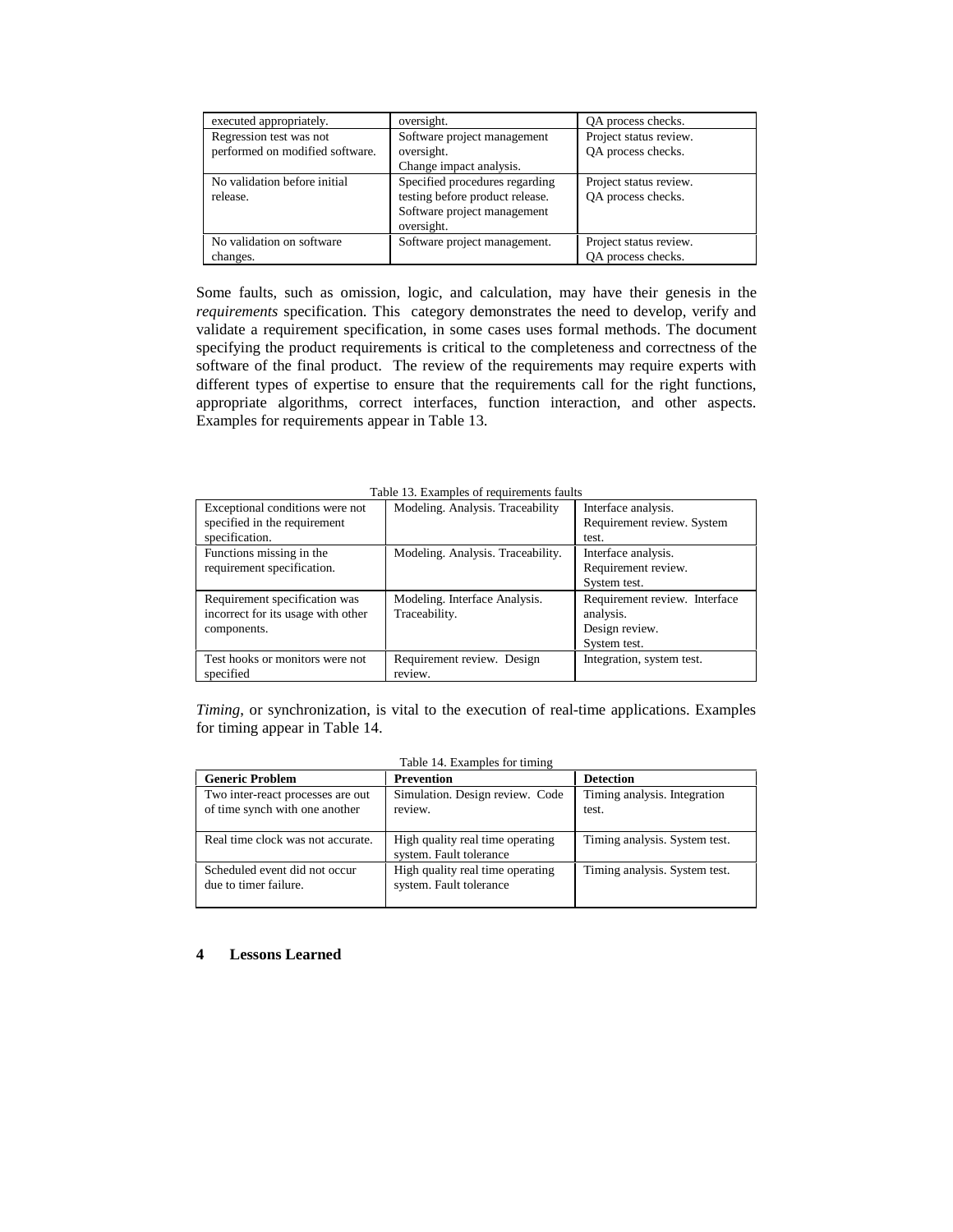calculation errors. For logic, methods should address improved handling of various stood out as prevalent problems for this set of data and are related to the faults indicated in the fault tables in Section 3. Therefore the practices suggested in this paper will likely vary in other domains. Studies of other domains may provide a variation of the lessons learned here along with a roadmap for selecting the best quality strategy within a company or domain from more general guidance on quality practices. Other guidance The information about the software faults that caused these system failures provides valuable lessons and affirmation of quality practices. These concern development procedures, assurance practices during development & maintenance activities, and testing or assurance strategies. Methods to prevent and detect faults should focus on logic and conditions, assumptions, and interactions among functions. Attention must be given to the details of calculations, such as verifying that the correct algorithm has been specified in the first place or that the programmed operators and increments are correct. The lessons addressed below are based on problems that were observed in this study, that is, they discussing general good practices on software development and assurance includes the Capability Maturity Model, and NIST documents on life cycle development and assurance, and verification and validation [4], [7], [8].

# *4.1 Development & Maintenance*

 CMM, this study indicates particular practices which would help prevent the faults that led to these specific failures. For example, training in the characteristics of the computer concerning registers. Training in the application domain concerning how the outputs of size which produced unusable charts. Attention to details, that is, checking and verifying one's work as related to the specifications for that work, might have prevented several would interact at all. A traceability map, used regularly, can identify inconsistencies or While software development processes are already well defined by such models as the on which the device will reside might have prevented some of the computation errors functions interact and will be used by the operator might have prevented wrong interval problems. A member of the software team with experience in the application domain may have caught several problems. Many logic faults stemmed from misunderstanding of how various functions interact, that is, under certain conditions, and in some cases, that they incompleteness. The following list highlights some of the practices recommended for development and maintenance tasks:

• Complete specification of requirements, with emphasis on conditions and interactions of functions. Formal methods may be considered for highly complex systems.

 code to user documentation and to all test documentation, especially location of source of • Traceability of the development artifacts: requirements to design (high, low levels) to faults. The analysis should be conducted forward and backward.

• Traceability and configuration management of all changes to the product as result of any assurance activities

- Software configuration management
- Change impact analysis

 • Expertise in the application domain by at least one person involved with quality practices such as requirements analysis, inspections, testing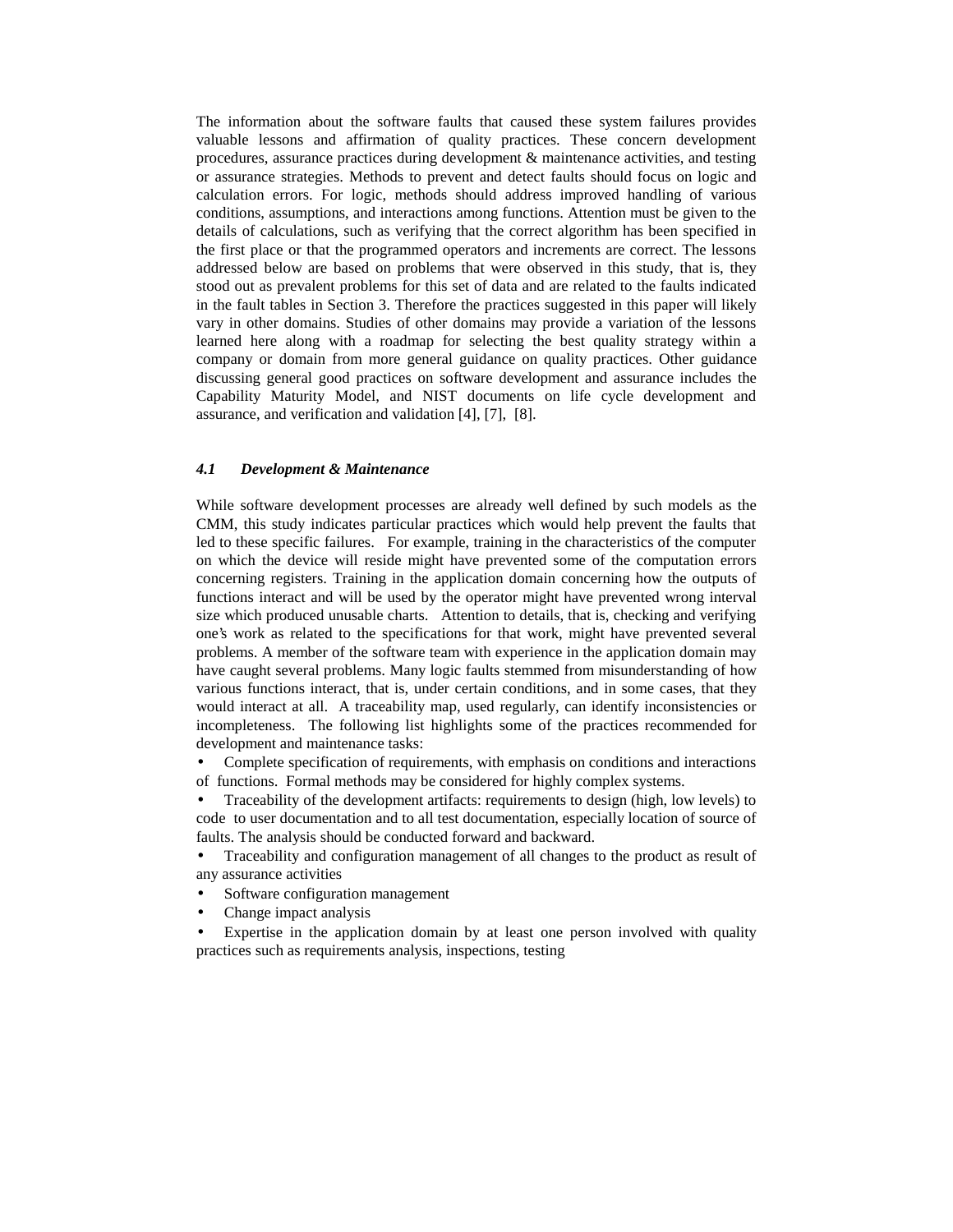• Daily attention to details of the current process, the mapping to results of the previous process, and personal reviews of one's work.

• Training.

## *4.2 Assurance Practices*

 into the category of quality assurance, but may be performed by the persons engaged in quality assurance name. Every artifact of development processes needs to be scrutinized. The list of techniques supporting this scrutiny is long, and again, published elsewhere. classes of errors [9]. To focus on a class of errors, the inspectors need to have some idea The quality of software is the responsibility of everyone involved in its development. Practices listed above for development and maintenance are a few enabling factors in establishing an environment in which this responsibility is recognized. Other tasks fall development of the software artifacts or by those separated organizationally under some Instead we focus on the few techniques whose value is indicated by the faults causing the failures of these devices. The inspection technique, as per Glass [6], can be perceived as a variety of techniques that examine artifacts, ranging from requirements to design to code to test cases. Such techniques may include code reading, formal inspection meetings, review by programmer using various analytic techniques, and focused inspections. Porter and Votta describe scenario-based inspections in which participants looked for certain of the prevalent classes of errors of the product they are examining. The following list summarizes these suggestions:

• Focused review, inspection of the artifact against the types of faults characteristic of the domain, and the vendor's history

- Traceability analysis, especially focused on completeness
- Mental execution of potentially troublesome locations (e.g., an algorithm, a loop, an interface)
- Code reading

Recording of fault information from the assurance activities and better usage of this information

• Recording, during development and quality assurance activities, of the symptoms that indicated there are faults

• Checklists, questions, methods designed to force those symptoms to manifest themselves

- Formal or informal proof of algorithm correctness
- Use of simulation in complex situations where several interactions may occur, especially involving several components of the system.

# *4.3 Testing*

 How thorough was the testing applied to the devices that were recalled? One way to remained after release. That is, is the fault manifested in a single condition, or two or more conditions? Some of the failures (109 out of the complete set of 342) contained study this question is to look at what conditions are required to trigger the faults that sufficient detail to determine what level of testing would be required to detect the fault.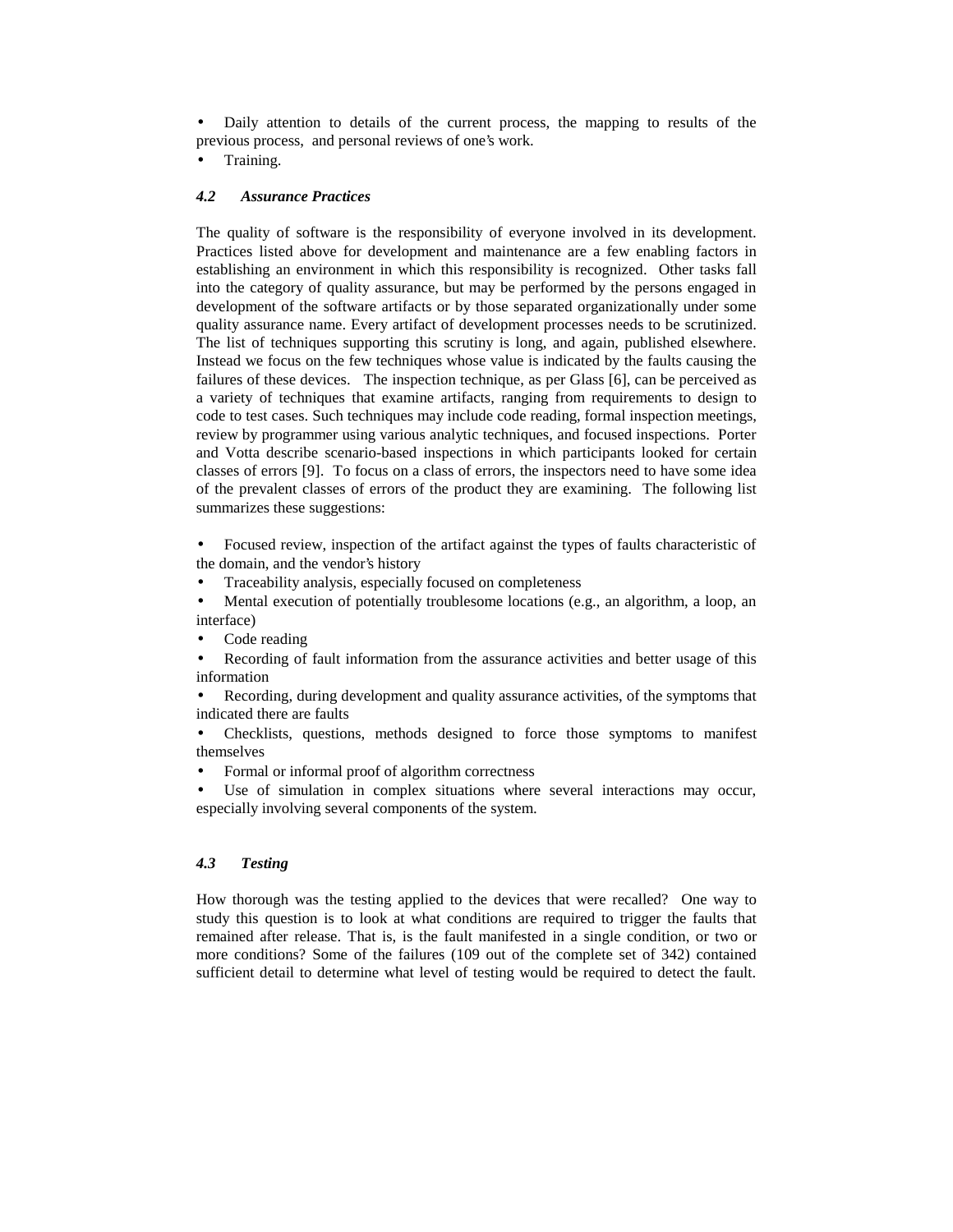old electrodes would have detected the problem. Another indicated that "upper limit For example, one problem report said that "if device is used with old electrodes, an error message will display, instead of an equipment alert." In this case, testing the device with CO2 alarm can be manually set above upper limit without alarm sounding." Again, a single test input that exceeded the upper limit would have detected the fault.

 made while pumps are operating in the body weight mode, the middle LCD fails to particular pair of conditions that caused the failure: bolus delivery while in body weight Other problems were not so easily manifested. One noted that "if a bolus delivery is display a continual update." In this case, detection would have required a test with the mode. One vendor's description of a failure manifested on a particular pair of conditions was "the ventilator could fail when the altitude adjustment feature was set on 0 meters and the total flow volume was set at a delivery rate of less than 2.2 liters per minute."<sup>3</sup>

 hasn't been changed, and battery is charged." The remaining 233 failures did not contain however, that of the 109 reports that are detailed, 98 % showed that the problem could Only three of 109 failures indicated that more than two conditions were required to cause the failure. The most complex of these involved four conditions and was presented as "the error can occur when demand dose has been given, 31 days have elapsed, pump time sufficient detail to make a judgment on the number of test conditions required to demonstrate a fault; many described the cause as simply "software error." It is significant have been detected by testing the device with all pairs of parameter settings.

 Medical devices generally have a relatively small number of input variables, each with either a small discrete set of possible settings, or a finite range of values. Nevertheless, settings. The few hundred test cases that can be built under most development budgets But the number of *pairs* of settings is in fact very small, and since each test case must test case. Algorithms based on orthogonal latin squares are available that can generate method makes it possible to cover all pairs of values for this example using only 180 test testing all possible combinations of settings may not be practical. For example, consider a device that has 20 inputs, each with 10 settings, for a total of  $10^{20}$  combinations of will of course cover less than a tiny fraction of a percent of the possible combinations. have a value for each of the ten variables, more than one pair can be included in a single test data for all pairs (or higher order combinations) at a reasonable cost. One such cases[9]. This level of test effort should be practical for most devices in the categories reviewed in this report.

 useful in detecting problems before the systems were delivered. Many failures were test cases in complex systems should attempt to drive these symptoms to appear. In some Testing is part of the general quality practices, with unit, integration, and system testing all conducted. The failures in this study indicated specific test strategies might have been recognized by behavior of the system, for example, a part moved unexpectedly, or medication was provided at an incorrect rate. Most of these resulted from logic faults, so cases, the systems were updated versions, so previous test histories may also have been helpful. The list summarizes these points:

 $\overline{a}$ 

 The policy of the National Institute of Standards and Technology is to use metric units of measurement in all 3 its technical papers. In this document however, works of authors outside NIST are cited which describe measurement values in certain non-metric units, and it is not appropriate to provide converted values.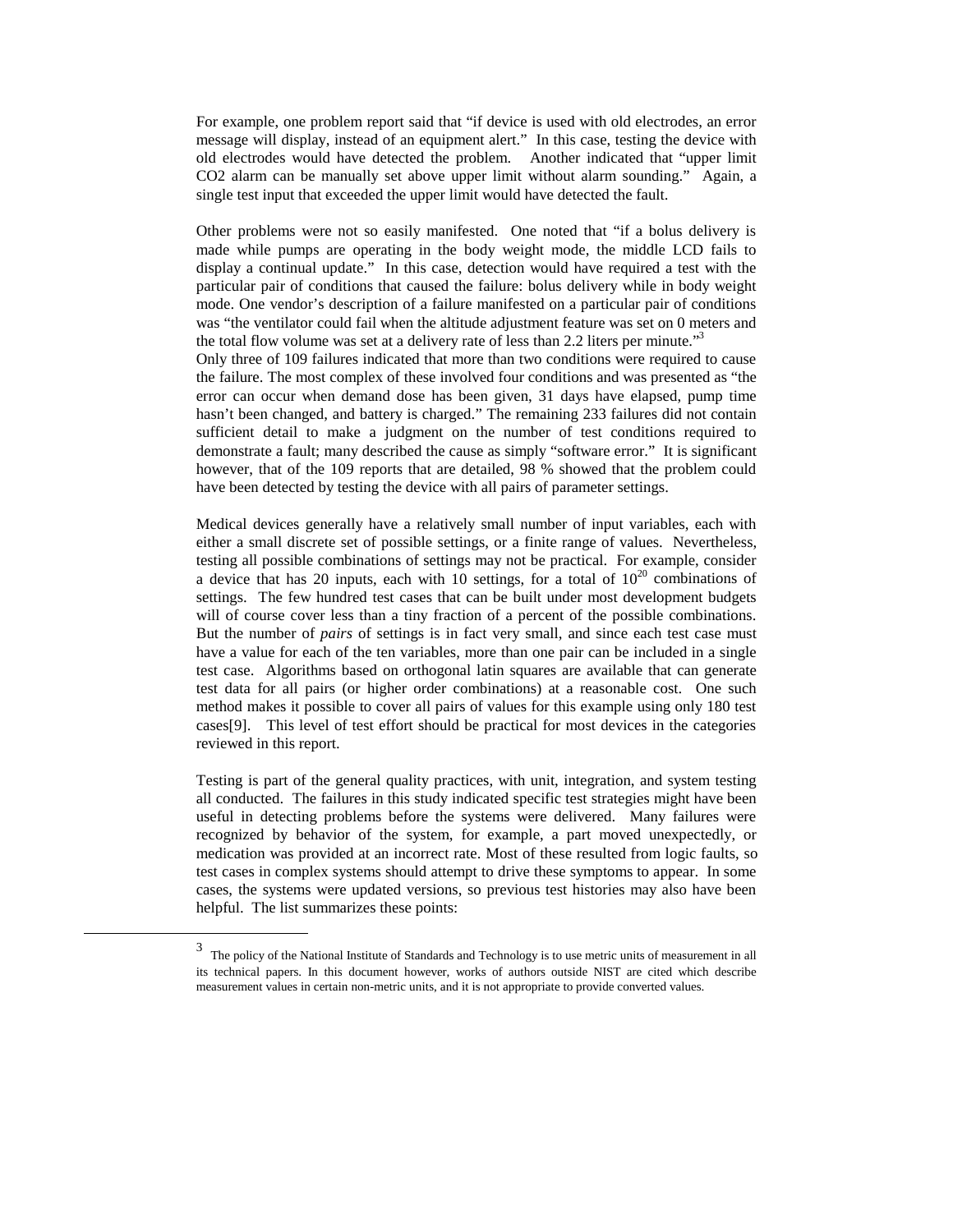- Test cases aimed at manifesting prevalent symptoms observed by device operators
- Stress testing
- Change impact analysis and regression testing
- SCM release of versions only with evidence of change impact analysis, regression testing; validation of changes
- Integration testing focused on interface values under varying conditions
- System testing under various environmental circumstances, with some conditions, input data incorrect or different from expected environmental conditions
- Recording of test results, with special recording of all failures and their resolution, by failure and symptom of the system, and by fault type of the software.

## **5. Conclusions**

 This study yielded information affirming use of quality practices and identifying approaches for using fault and failure information to improve development and assurance practices. The nature of several faults indicates that known practices may not be used at all or may be misused. An important conclusion is that the use of many generally accepted quality practices, rather than use of a "silver bullet" is significant toward reduction of system failures. Questions remain for further research:

- If the practices were not used, what can be done to make them more readily usable?
- If the practices were used, why did they fail to prevent or detect the fault?
- What methods not yet generally accepted may help to prevent some faults and subsequent failures?

 different prevalent fault classes and different characteristic failure symptoms. Suggestions The analysis in this study demonstrates that different application domains may have for improvement of assurance practices include:

• gathering failure and fault data,

 $\overline{a}$ 

- understanding the types of faults that are prevalent for a specific domain, and,
- developing prevention and detection approaches specific to these.

 The subject of this study, failures of medical devices, is dealing with a relatively young systems, and languages, we would anticipate perhaps new fault classes for the domains as well as for the underlying software technologies. Data collection and analysis can help to prevent and detect them before system delivery.<br>
<sup>4</sup>A medial davise manifesture edding settuary to a davise industry, often new to adding microprocessors to devices<sup>4</sup>. As experience with software development and complexity of the software grow, the prevalent fault classes may change. In domains with a long history of software, the classes may also differ. In newer applications such as Electronic Commerce, which rely on newer technologies, operating identify the most prevalent faults and the areas where better methods are needed to

<sup>&</sup>lt;sup>4</sup>A medical device manufacturer adding software to a device for the first time called one author during preparation of this paper.